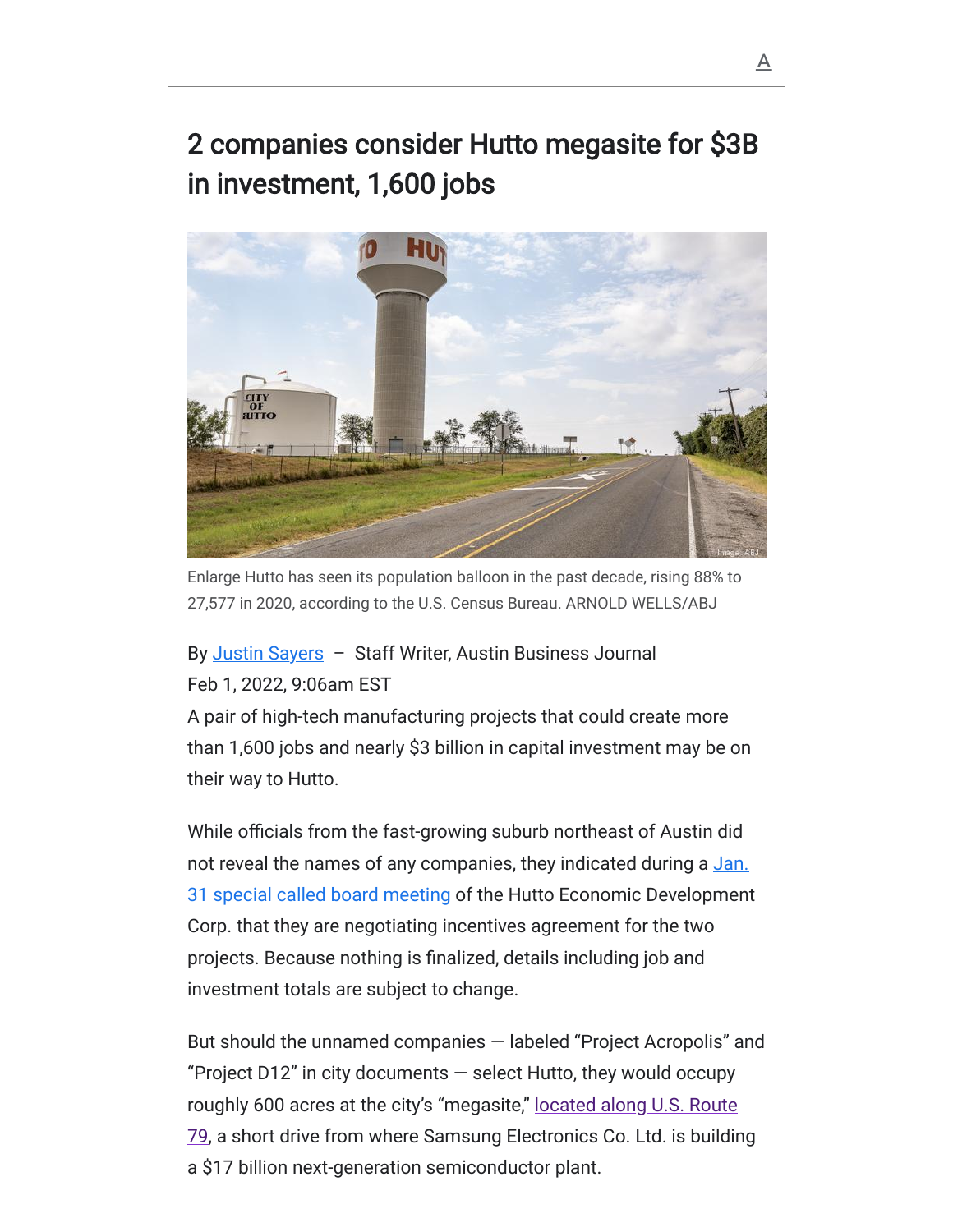[Bob Farley,](https://www.bizjournals.com/austin/search/results?q=Bob%20Farley) Hutto's economic development director, cautioned during a Jan. 31 interview that nothing is finalized. He expects decisions to be made by the middle of the year.

## Homebuilders go big on land-banking strategy amid hot market



But he otherwise expressed excitement for the projects, adding that as a result of Samsung and other large tech companies locating to the region, his organization is getting interest in what he called the "applied technology" sector, where there is engineering production and new product development.

"This is very exciting for the community to have these kinds of shots," Farley said.



Enlarge The Hutto megasite is located off U.S. Route 79, east of Hutto High School. ARNOLD WELLS/ABJ

The special meeting included a pair of public hearings notifying the public that Hutto could use public funds to develop incentives agreements for the projects. No members of the public spoke during the hearings.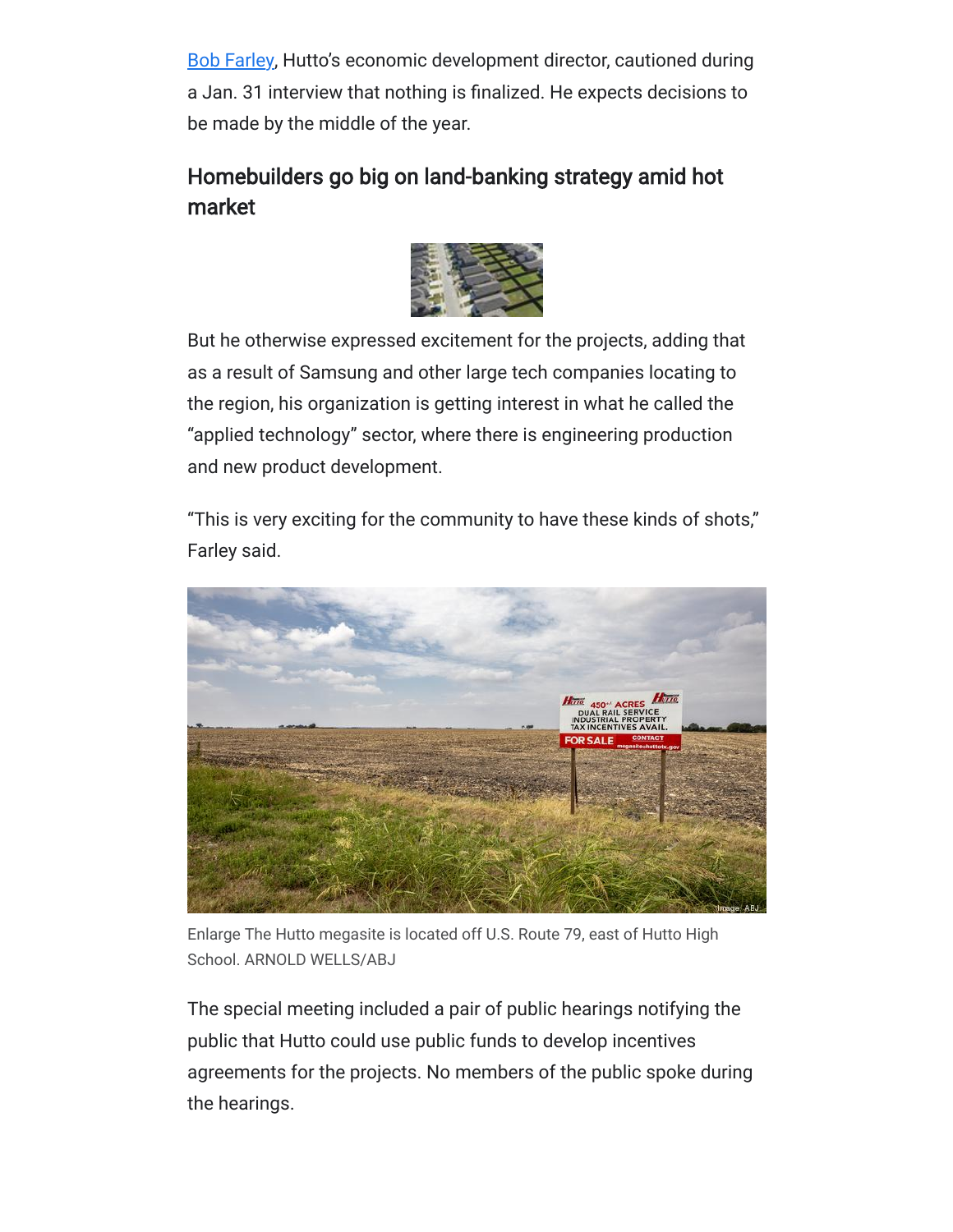Farley shared rough details of both projects during the meeting, cautioning that the terms and numbers were preliminary and subject to change. City officials noted during the meeting that the projects are still confidential and therefore did not provide any company names.

Project Acropolis was described as a high-tech manufacturer in design and fabrication of components for microchips and is said to be eyeing 450 acres in the megasite. The initial capital investment would start at \$340 million and ramp up to \$2 billion over a decade and include the costs of land, machinery and more. It would create more than 800 jobs in fields such as operations, robotics, engineering, computer science and administration, with an average salary more than \$100,000 plus benefits.

Hutto would negotiate a Chapter 380 agreement that would provide roughly \$80 million in incentives over a 10-year period that would include reimbursement for infrastructure, including water, wastewater and road construction, a potential tax abatement, the creation of a tax increment reinvestment zone and a sales tax sharing agreement.

A Project Acropolis has also been listed on the agenda of the Williamson County Commissioners Court in executive session under economic development negotiations since Jan. 18.

Project D12 was described as high-tech electric vehicle manufacturer and is said to be eyeing roughly 140 acres next to the other project in the megasite. The initial capital investment would start at \$118 million and increase to \$967 million at the end of 2028 and include the costs of land, machinery and more. It would initially create 47 jobs and eventually create more than 800 by 2028, from assembly workers to administration, with an average salary of \$85,000 plus benefits.

Hutto would negotiate a Chapter 380 agreement that would provide between \$36 million and \$40 million in incentives over the seven-year period that would include reimbursement for infrastructure, including water, wastewater and road construction, a potential tax abatement,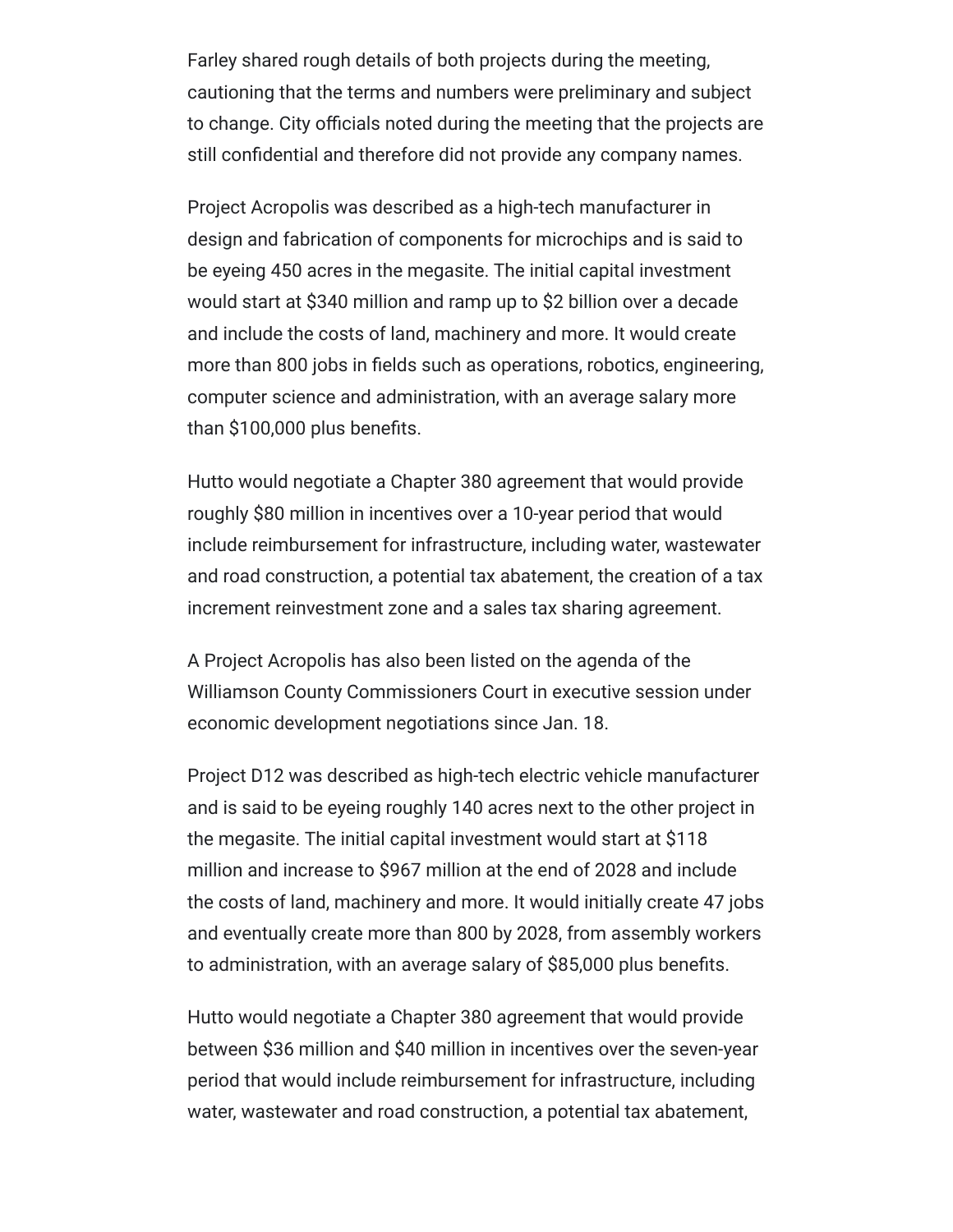the creation of a tax increment reinvestment zone and a sales tax sharing agreement.

Farley added during the meeting that both projects, should they choose Hutto, would create even more indirect jobs, including for facility construction, since the megasite is a "greenfield" site with no existing development.

Should one or both projects choose Hutto  $-$  which saw its population grow from 14,698 in 2010 to 27,577 in 2020, according to U.S. Census Bureau figures  $-$  they would add to the sense that the Austin area is becoming the "new center of gravity" for critical tech in the country.

[In addition to Samsung's selection of Taylor, Tesla Inc. recently began](https://www.bizjournals.com/austin/news/2022/01/27/tesla-earnings-report-fourth-quarter.html) manufacturing at its \$1.1 billion plant in eastern Travis County. Business and government leaders have indicated many more electric vehicle and semiconductor companies are eyeing space on the outskirts of Austin.

Hutto in recent months has become a hub of sorts for tech [manufacturers, courting the likes of Kval Inc., which makes](https://www.bizjournals.com/austin/news/2021/09/10/hutto-technology-manufacturing-titan-ovivo-kval.html) machines and software to manufacture doors, and Ovivo Inc., which will manufacture parts for its water filtration technology, with plans to create upward of 150 jobs by 2028.

But the 1,400-acre Hutto megasite has remained empty, despite interest from a number of companies, including Tesla, which eyed the site as far back as 2014 for a battery plant.

Farley told Austin Business Journal in December that there were a couple letters of intent circulating for potentials users at the megasite, which has access to both the Union Pacific rail line and one owned by BNSF Railway Company, and that the city was "actively pursuing two or three very specific things."

Even without Samsung, he said prospect activity had been steady in the second half of 2021. Interested businesses "run the gamut," but he said there was a lot of interest from companies related to